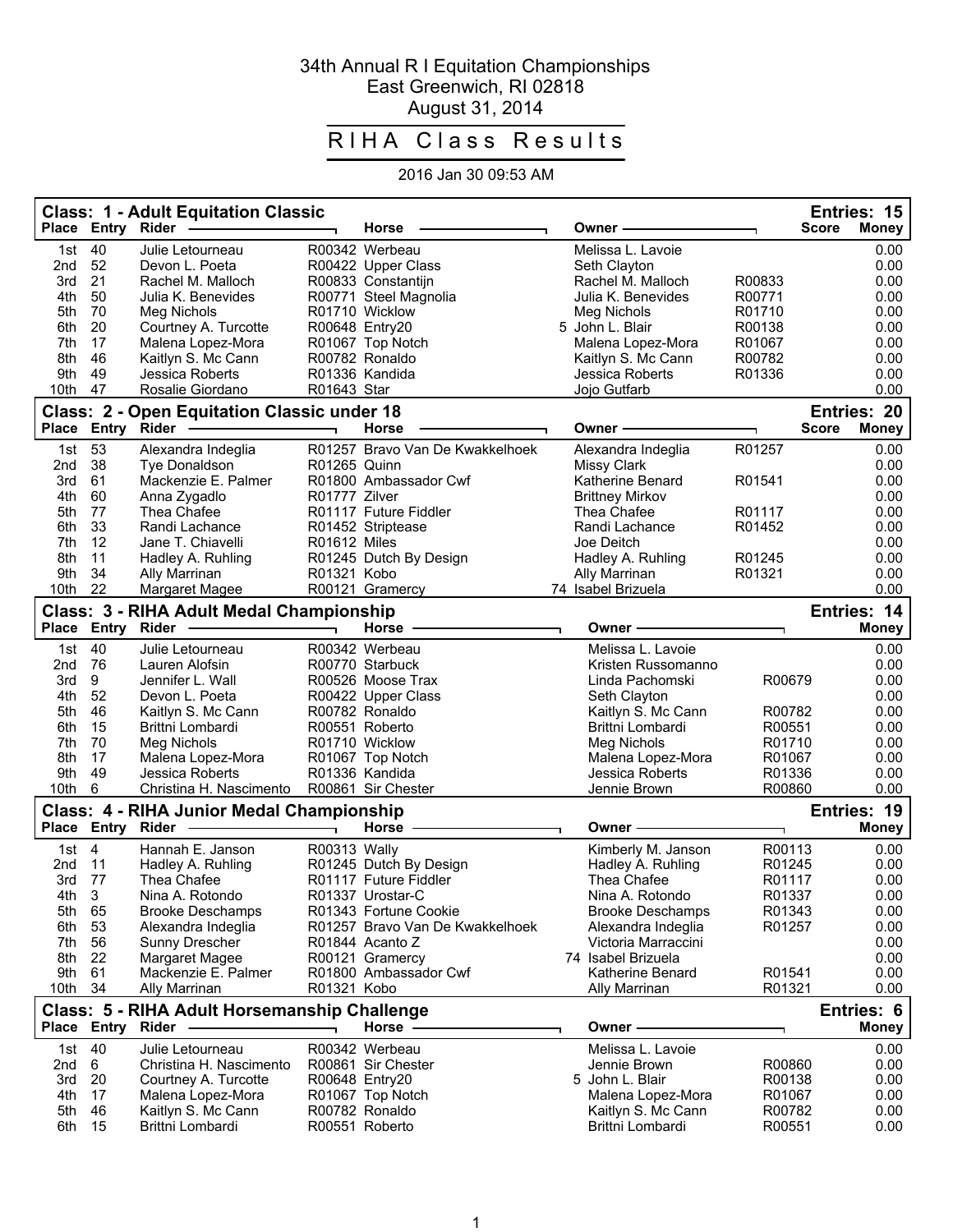|                                                               |                      | Class: 6 - RIHA Junior Horsemanship Challenge<br>Place Entry Rider | $\overline{\phantom{0}}$ | Horse $-$                                       |  | Owner ·                                           |                  |              | Entries: 12<br><b>Money</b> |
|---------------------------------------------------------------|----------------------|--------------------------------------------------------------------|--------------------------|-------------------------------------------------|--|---------------------------------------------------|------------------|--------------|-----------------------------|
| 1st                                                           | 12                   | Jane T. Chiavelli                                                  | R01612 Miles             |                                                 |  | Joe Deitch                                        |                  |              | 0.00                        |
| 2nd                                                           | 18                   | Sophie C. Harlam                                                   |                          | R01285 Constantijn                              |  | Rachel M. Malloch                                 | R00833           |              | 0.00                        |
| 3rd                                                           | 65                   | <b>Brooke Deschamps</b>                                            |                          | R01343 Fortune Cookie                           |  | <b>Brooke Deschamps</b>                           | R01343           |              | 0.00                        |
| 4th                                                           | 55                   | Grace Jackson                                                      |                          | R01874 Sublime                                  |  | Grace Jackson                                     | R01874           |              | 0.00                        |
| 5th                                                           | 60                   | Anna Zygadlo                                                       | R01777 Zilver            |                                                 |  | <b>Brittney Mirkov</b>                            |                  |              | 0.00                        |
| 6th                                                           | 44<br>56             | Merle Beach                                                        |                          | R01843 Costa Nostra                             |  | Merle Beach                                       | R01843           |              | 0.00                        |
| 7th<br>8th                                                    | 24                   | Sunny Drescher<br>April Huntoon                                    |                          | R01844 Acanto Z<br>R01447 Nottingham            |  | Victoria Marraccini<br>Zoe Stoloff                |                  |              | 0.00<br>0.00                |
| 9th                                                           | 51                   | Meaghan E. Costa                                                   |                          | R01212 Rio Ruben                                |  | Jay Sargent                                       | R00460           |              | 0.00                        |
| 10th                                                          | 3                    | Nina A. Rotondo                                                    |                          | R01337 Urostar-C                                |  | Nina A. Rotondo                                   | R01337           |              | 0.00                        |
|                                                               |                      | <b>Class: 7 - Mini Equitation Classic 11 &amp; Under</b>           |                          |                                                 |  |                                                   |                  |              | Entries: 3                  |
|                                                               | Place Entry Rider    |                                                                    |                          | <b>Horse</b>                                    |  | Owner                                             |                  | <b>Score</b> | <b>Money</b>                |
| 1st                                                           | 72                   | Sophie Esposito                                                    |                          | R00996 Nickelback                               |  | Ann Dotoli                                        |                  |              | 0.00                        |
| 2nd                                                           | 54                   | Miles Holman                                                       |                          | R01523 Always Formal                            |  | Holman Imports LLC                                |                  |              | 0.00                        |
|                                                               |                      | <b>Class: 8 - Junoir Equitation Classic 12-17</b>                  |                          |                                                 |  |                                                   |                  |              | Entries: 24                 |
|                                                               | Place Entry Rider    |                                                                    |                          | Horse                                           |  | Owner -                                           |                  | <b>Score</b> | <b>Money</b>                |
| 1st                                                           | 69                   | Mia Guilmette                                                      |                          | R00724 De'Lovely                                |  | Courtney A. Turcotte                              | R00648           |              | 0.00                        |
| 2nd                                                           | 35                   | Zoe Jacobson                                                       | R00379 Miles             |                                                 |  | Joe Deitch                                        |                  |              | 0.00                        |
| 3rd                                                           | 57                   | Danielle Schmidt                                                   |                          | Joined White Cap                                |  | Jay Sargent                                       | R00460           |              | 0.00                        |
| 4th<br>5th                                                    | 19<br>10             | Nicole H. Pietro                                                   |                          | R01785 Death By Chocolate<br>R01870 Comedy Hour |  | Jenna N. Boscardin<br>Michael A. Fletcher         | R00143           |              | 0.00<br>0.00                |
| 6th                                                           | 74                   | <b>Emily Chae</b><br>Carly Nasznic                                 |                          | R01620 What A Star                              |  | Applied Carly Nasznic                             | R01620           |              | 0.00                        |
| 7th                                                           | 58                   | Ella R. Necheles                                                   |                          | R01839 Capital Dice                             |  | Olivia Fialkow                                    | Joined           |              | 0.00                        |
| 8th                                                           | 27                   | Victoria Croston                                                   |                          | R01325 Lucky in Love                            |  | Mary Charette                                     |                  |              | 0.00                        |
| 9th                                                           | 67                   | Abigail Clayborne                                                  |                          | R01734 Ronaldo                                  |  | Kaitlyn S. Mc Cann                                | R00782           |              | 0.00                        |
| 10th                                                          | 36                   | <b>Torie Vieira</b>                                                | R01581 Wifi              |                                                 |  | Jay Sargent                                       | R00460           |              | 0.00                        |
|                                                               |                      | <b>Class: 9 - Adult Mini Equitation Classic</b>                    |                          |                                                 |  |                                                   |                  |              | Entries: 13                 |
|                                                               | Place Entry Rider    |                                                                    |                          | <b>Horse</b>                                    |  | Owner                                             |                  | <b>Score</b> | <b>Money</b>                |
| 1st                                                           | 75                   | Chris M. Lebo                                                      |                          | R00631 Sir Galahad                              |  | Applied Chris M. Lebo                             | R00631           |              | 0.00                        |
| 2nd                                                           | 16                   | Amanda Marcaccio                                                   |                          | Delovely                                        |  | Dina Patnaud                                      | R00719           |              | 0.00                        |
| 3rd                                                           | 29                   | Jessica Hallam                                                     | R01364 Cooper            |                                                 |  | Ann Dotoli                                        |                  |              | 0.00                        |
| 4th                                                           | 23                   | Kristen S. Gorman                                                  |                          | R01770 Corofino's Boy                           |  | Jay Sargent                                       | R00460           |              | 0.00                        |
| 5th                                                           | 71                   | Rachel Harris Pellisson                                            |                          | R01867 Whisper Low                              |  | Nora Harris                                       |                  |              | 0.00                        |
| 6th                                                           | $\mathbf{1}$         | Jennifer Fairbank                                                  |                          | R01531 Market Gunner                            |  | Affadavit Jennifer Fairbank                       | R01531           |              | 0.00                        |
| 7th                                                           | 62                   | <b>Ariel Macey</b>                                                 |                          | R01722 Blistering Hot                           |  | Ariel Macey                                       | R01722           |              | 0.00                        |
| 8th                                                           | 59                   | Suzanne Hourihan                                                   |                          | R00243 Apache                                   |  | Suzanne Hourihan                                  | R00243           |              | 0.00                        |
| 9th                                                           | 39                   | Jennifer Pray                                                      |                          | R00424 Elis Coming                              |  | Jennifer Pray                                     | R00424           |              | 0.00                        |
| 10th                                                          | 14                   | Sydney T. Bent                                                     | R00129 Rubin             |                                                 |  | Sydney T. Bent                                    | R00129           |              | 0.00                        |
|                                                               | Place Entry          | Class: 10 - RIHA Mini Medal Championship<br>Rider —                |                          | Horse $-\$                                      |  | Owner-                                            |                  |              | Entries: 26<br><b>Money</b> |
|                                                               |                      |                                                                    |                          |                                                 |  |                                                   |                  |              |                             |
| 1st                                                           | 10                   | <b>Emily Chae</b><br>Miles Holman                                  |                          | R01870 Comedy Hour                              |  | Michael A. Fletcher                               |                  |              | 0.00                        |
| 2nd<br>3rd                                                    | 54<br>$\overline{7}$ | Melissa E. Schaefer                                                |                          | R01523 Always Formal<br>R01687 Doctor Who       |  | Holman Imports LLC<br>Melissa E. Schaefer         | R01687           |              | 0.00<br>0.00                |
| 4th                                                           | 58                   | Ella R. Necheles                                                   |                          | R01839 Capital Dice                             |  | Olivia Fialkow                                    | Joined           |              | 0.00                        |
| 5th                                                           | 35                   | Zoe Jacobson                                                       | R00379 Miles             |                                                 |  | Joe Deitch                                        |                  |              | 0.00                        |
| 6th                                                           | 28                   | Madeline Woolf                                                     |                          | R01477 Off Broadway                             |  | Alanna Murray                                     |                  |              | 0.00                        |
| 7th                                                           | 69                   | Mia Guilmette                                                      |                          | R00724 De'Lovely                                |  | Courtney A. Turcotte                              | R00648           |              | 0.00                        |
| 8th                                                           | 19                   | Nicole H. Pietro                                                   |                          | R01785 Death By Chocolate                       |  | Jenna N. Boscardin                                | R00143           |              | 0.00                        |
| 9th                                                           | 74                   | Carly Nasznic                                                      |                          | R01620 What A Star                              |  | Applied Carly Nasznic                             | R01620           |              | 0.00                        |
| 10th                                                          | 68                   | Ava LaPlante                                                       | R01333 Boeing            |                                                 |  | Emily B. Keefe                                    | Joined           |              | 0.00                        |
| Class: 11 - RIHA Adult Mini Medal Championship<br>Entries: 13 |                      |                                                                    |                          |                                                 |  |                                                   |                  |              |                             |
| <b>Place</b>                                                  | Entry Rider          |                                                                    |                          | <b>Horse</b>                                    |  | Owner -                                           |                  |              | <b>Money</b>                |
| 1st                                                           | 16                   | Amanda Marcaccio                                                   |                          | Delovely                                        |  | Dina Patnaud                                      | R00719           |              | 0.00                        |
| 2nd                                                           | 71                   | Rachel Harris Pellisson                                            |                          | R01867 Whisper Low                              |  | Nora Harris                                       |                  |              | 0.00                        |
| 3rd                                                           | 29                   | Jessica Hallam                                                     |                          | R01364 Cooper                                   |  | Ann Dotoli                                        |                  |              | 0.00                        |
| 4th                                                           | 59                   | Suzanne Hourihan                                                   |                          | R00243 Apache                                   |  | Suzanne Hourihan                                  | R00243           |              | 0.00                        |
| 5th<br>6th                                                    | 23<br>$\mathbf{1}$   | Kristen S. Gorman<br>Jennifer Fairbank                             |                          | R01770 Corofino's Boy                           |  | Jay Sargent                                       | R00460<br>R01531 |              | 0.00<br>0.00                |
| 7th                                                           | 62                   | Ariel Macey                                                        |                          | R01531 Market Gunner<br>R01722 Blistering Hot   |  | Affadavit Jennifer Fairbank<br><b>Ariel Macey</b> | R01722           |              | 0.00                        |
| 8th                                                           | 75                   | Chris M. Lebo                                                      |                          | R00631 Sir Galahad                              |  | Applied Chris M. Lebo                             | R00631           |              | 0.00                        |
| 9th                                                           | 39                   | Jennifer Pray                                                      |                          | R00424 Elis Coming                              |  | Jennifer Pray                                     | R00424           |              | 0.00                        |
| 10th                                                          | 14                   | Sydney T. Bent                                                     | R00129 Rubin             |                                                 |  | Sydney T. Bent                                    | R00129           |              | 0.00                        |
|                                                               |                      |                                                                    |                          |                                                 |  |                                                   |                  |              |                             |